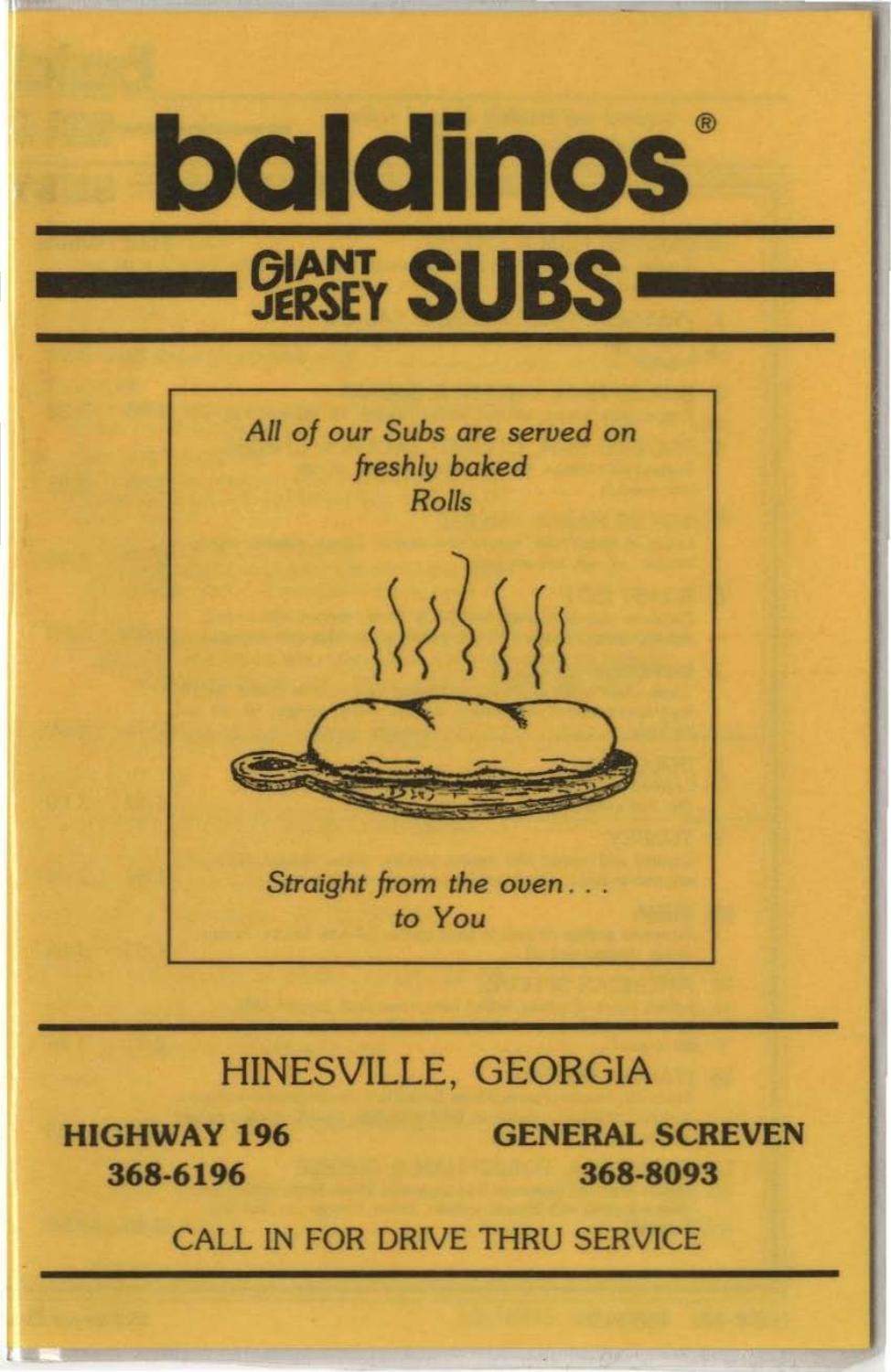## **baldinos**® **GLANT SUBS**

ask about our **Butcher Paper Specials** 

**Half** Whole

3 9 4

3.46

3.94

3.70

4.38

PICKLES \$.38

 $$.43/.67$ 

 $$.67/.96$ 

\$.48

 $$.72$ 

 $$.24$ 

## SLICED DELI FRESH **SUBTITLES - HOT OFF THE GRILL -Half** Whole 1. PRESSED HAM & CHEESE **11. PEPPER STEAK** Thin layers of steak grilled with bell pepper and onlons Topped with lettuce, tomato, onion, vinegar, oil, salt and 12 MEATRALL 2. PRESSED HAM. CHEESE & SALAMI Simmered in our spicy tomato sauce and topped with grated Topped with lettuce, tomato, onion, vinegar, oil, salt and parmesan cheese (sliced cheese extra) . . . . . . . . . . . . . . . . . . 1.97 2.93 13. STEAK 3. BOILED HAM, CHEESE & SALAMI Thinly sliced layers of steak grilled with onions, topped with Topped with lettuce, tomato, onion, vinegar, oil, salt and oregano. 1.83 3.22 4. PRESSED HAM, COOKED SALAMI & CHEESE **16. ITALIAN SAUSAGE** Topped with lettuce, tomato, onion, vinegar, oil, salt Sweet Italian link sausage in a pocket roll with grilled bell 2.93 peppers and onions, covered withour spicy tomato sauce 5. BOILED HAM & CHEESE Layers of boiled ham, topped with cheese, lettuce, tomato, onion, **19. STEAK WITH MUSHROOMS** 3.46 Thinly sliced layers of steak grilled with onions and topped with a generous portion of mushrooms (cheese extra) . . . . . . . . . . 2.45 **6. ROAST BEEF** Generous portion of roast beef (1/4 lb 1/2 lb.) topped with lettuce, tomato, onion, vinegar, oil, salt and oregano. Mayo on request . . . 2.26 3.99 WE WILL BE HAPPY TO LEAVE OFF OR ADD GARNISHMENTS PLEASE REQUEST MAYONNAISE AND/OR HOT PEPPERS 7. baldinos® SPECIAL **EXTRA CHEESE .23/.43 EXTRA MEAT .49/.89** Thinly sliced layers of pressed and boiled ham, double cheese, double hard salami topped with lettuce, tomato, onion, vinegar, oil, salt and 3.80 SUB-SIDES-8. BOLOGNA CHIPS \$.34/.59 POTATO SALAD \$.48 Layered and topped with lettuce, tomato, onion, vinegar, oil, 2.50 SUB CHASERS 9. TURKEY Layered and topped with lettuce, tomato, onion, vinegar, oil, PEPSI®, 7UP, CHERRY salt and oregano. Mayo and/or cranberry on request . . . . . . . . . 1.97 3.46 DR. PEPPER, DIET PEPSI® 10. TUNA LEMONADE, ICED TEA - 14 OZ./20 OZ. Generous portion of tuna in fresh pocket roll with lettuce, tomato, 3.46 **DRAFT BEER** SCHLITZ - REGULAR & DARK - 14 OZ./20 OZ. 14. AMERICAN SPECIAL Lavish layers of turkey, boiled ham, roast beef, topped with **ORANGE DRINK (Pint)** lettuce, tomato, onions, vinegar, oil, salt and oregano. Mayo 3.94 MILK (Chocolate or Regular pint size) **15. ITALIAN SPECIAL COFFEE** Thinly sliced layers of pressed ham, boiled ham, double provolone cheese, double hard salami, pepperoni, lettuce, tomato, onions, vinegar, oil, salt SUB-SWEETS — 3.99 17. CAPPICOLA, BOILED HAM & CHEESE **TALIAN ICE** Double layers of cappicola (red peppered Italian ham), boiled ham, OZ./5 OZ./14 OZ./20 OZ.) cheese topped with lettuce, tomato, onion, vinegar, oil, salt and 3.80 **OOKIES & SUCH**

served on freshly baked rolls

Italian or Whole Wheat

**GENERAL SCREVEN 368-8093** 

 $$.34/.48/.96/1.30$ 

Prices Vary

HWY 196 368-6196

Call in for Drive

**TU Service**